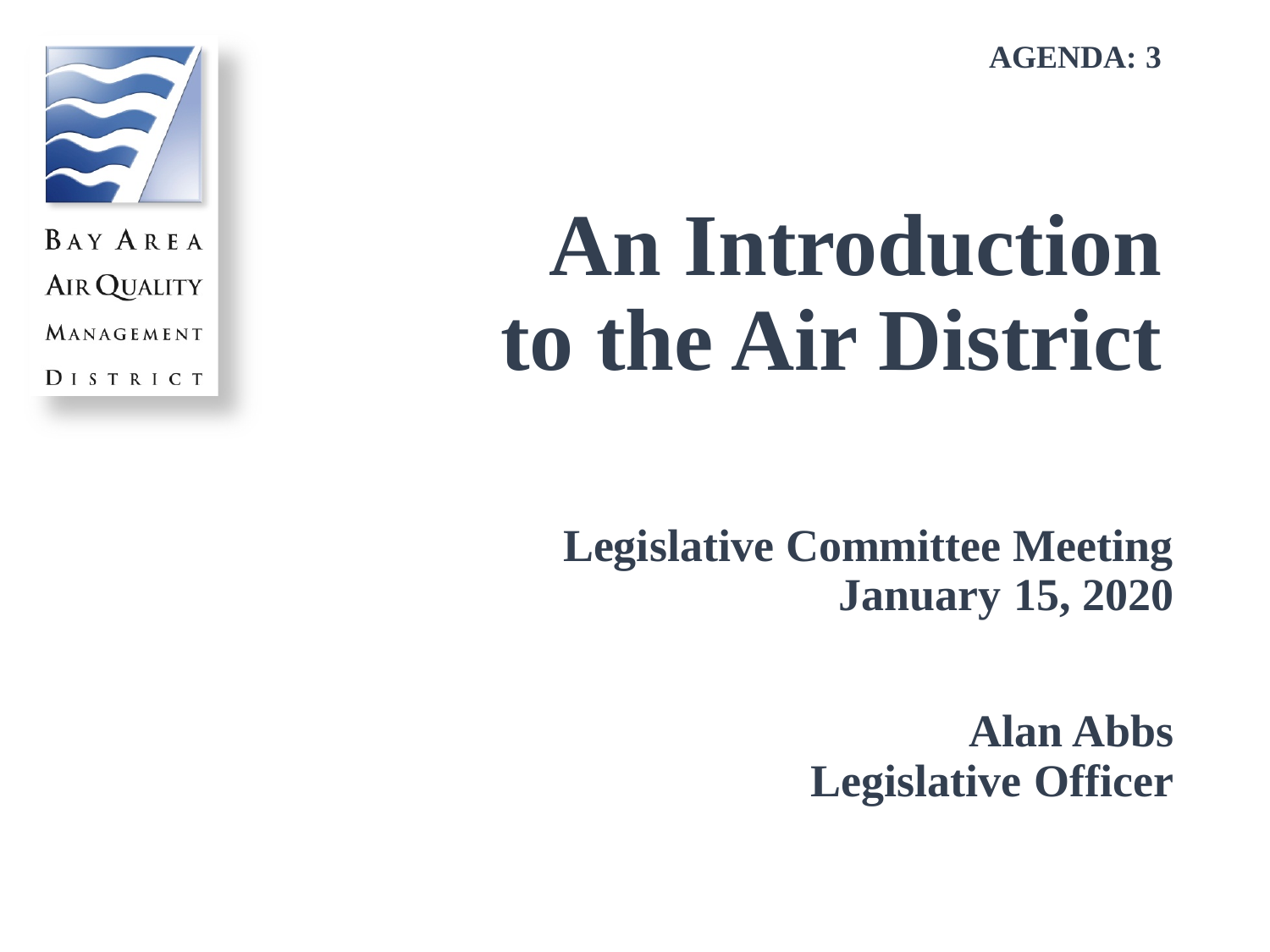## **Bay Area Air Quality Management District (BAAQMD)**





- Established in 1955 by State Law
- Delegated Authority to Implement Federal and State Laws
- 24-Member Board of Local Elected Officials
	- **►** Oversees Policies
	- Adopts regulations to reduce air pollution in the Bay Area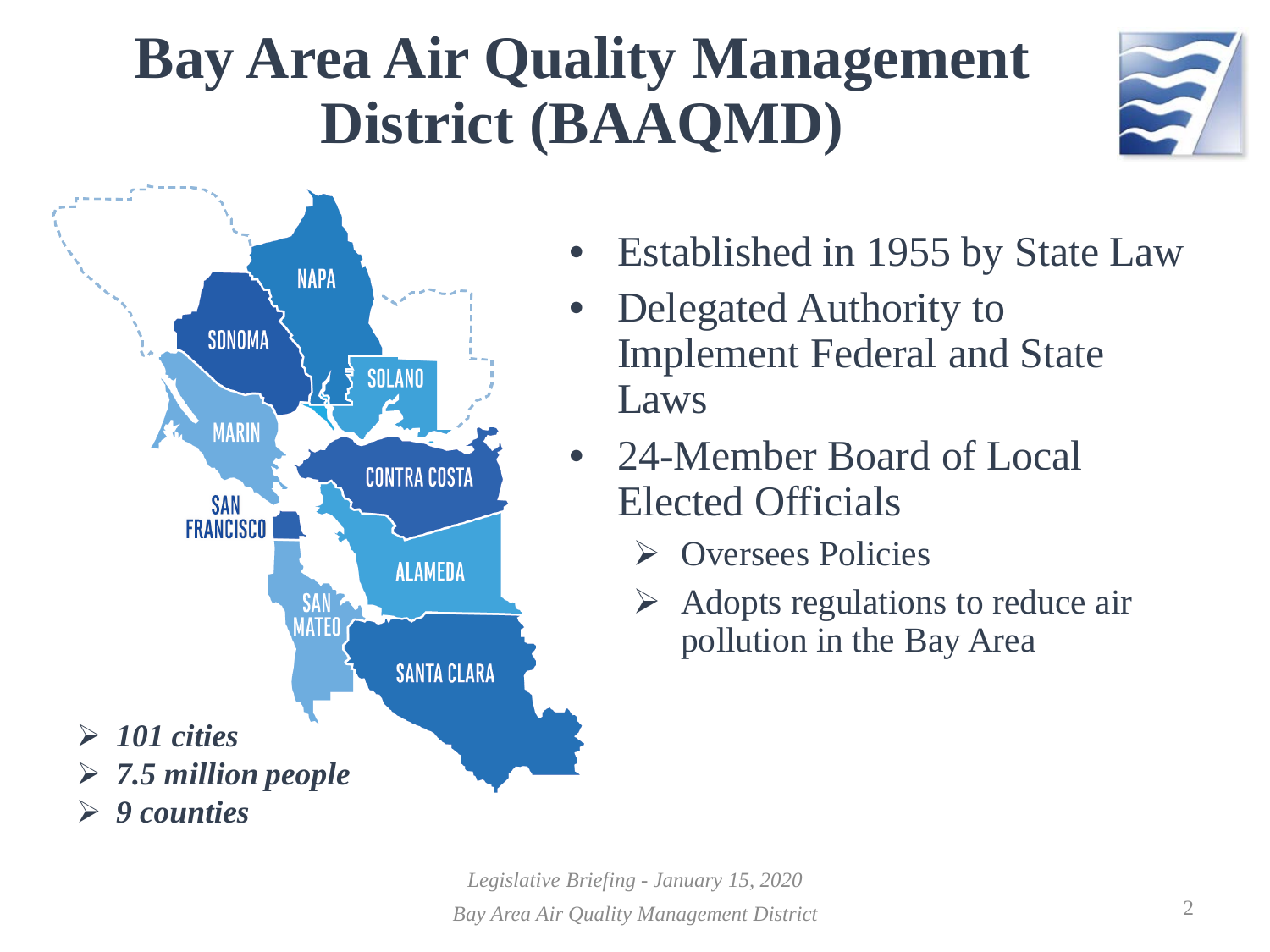## **BAAQMD (Continued…)**





### • **VISION**

 $\checkmark$  A Healthy Breathing Environment for Every Bay Area Resident

## • **MISSION**

To Protect and Improve Public Health, Air Quality, and the Global Climate

### **Overall Approach**

- $\checkmark$  Permits and Regulations
- Grants/Incentives
- $\checkmark$  Education Awareness Programs
- $\checkmark$  Partnering with Communities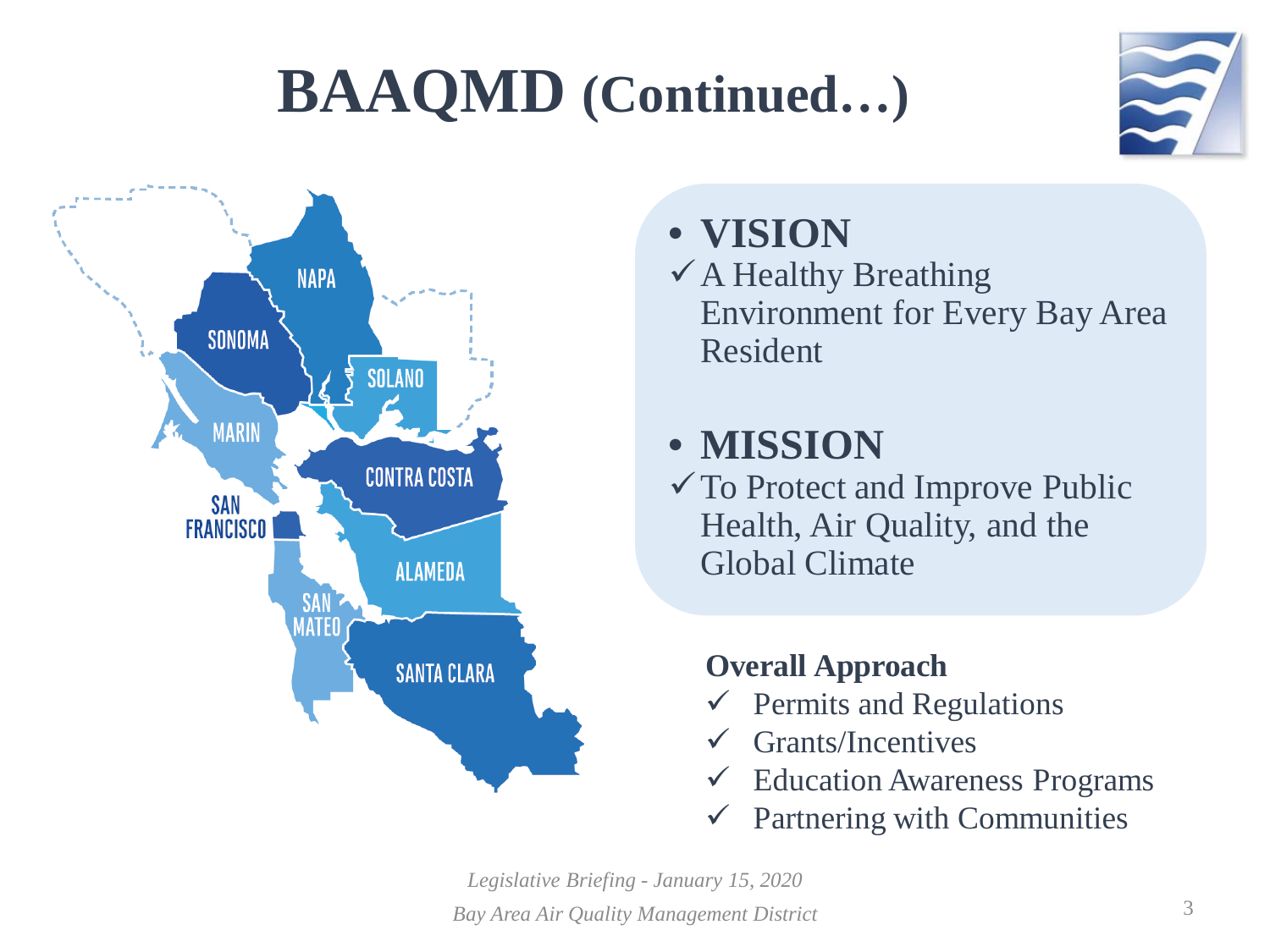## **What Does the Air District Do?**



### **Monitor, Analyze and Forecast Air Quality**

**The Air District maintains one of the most comprehensive air quality monitoring networks in the country, consisting of over 30 stations distributed among the nine Bay Area counties.**

#### **This information is used to:**

- Determine compliance with state and federal air quality standards
- Prepare air quality forecasts
- Develop air quality plans
- Provide information for permit modeling
- Prepare environmental impact reports
- Track air quality trends

#### **Pollutants measured by the monitoring network include:**

- Ground-level ozone
- Carbon monoxide
- Nitrogen oxides
- Sulfur dioxide/oxides
- Particulate matter
- Hydrogen sulfide

6 Air Monitoring **Air District Stations**  $\mathbf v$ **Eacility GLM Stations**  $\Box$ A Meteorological Sites  $\Box$ **i** Boundaries  $(i)$  Info

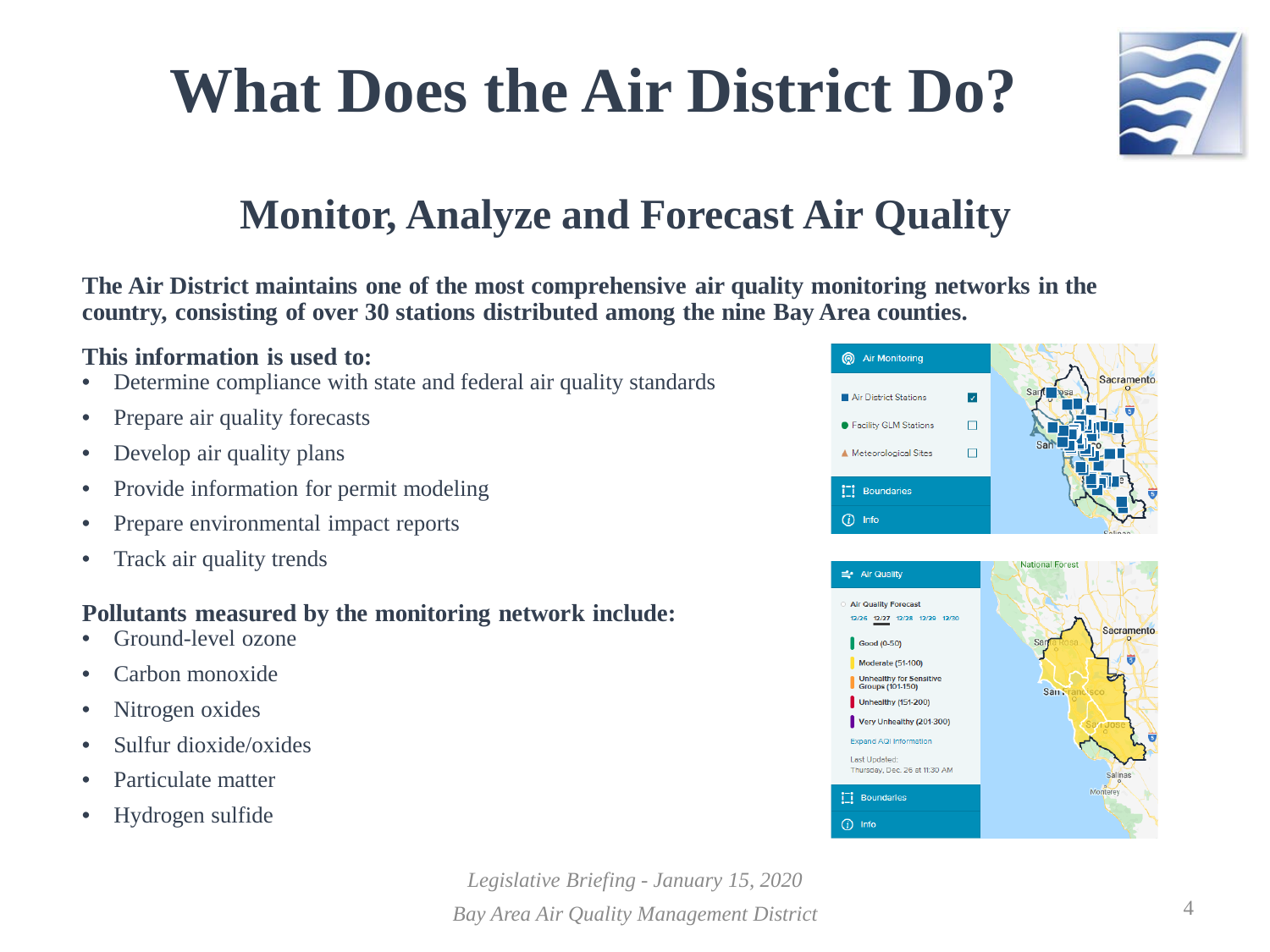

### **Develop Air Quality Plans and Regulations**



### **2017 Clean Air Plan Includes:**

- Limit fossil fuel combustion
- Stop methane leaks
- Reduce toxics exposure
- Promote low-carbon building and community choice aggression



### **Assembly Bill (AB) 617 (C. Garcia; Chapter 136, Statutes of 2017)**

- West Oakland Community Emission Reduction Plan
- Richmond Community Monitoring Plan
- Partnering with other impacted communities
- Neighborhood-scale air monitoring across the Bay Area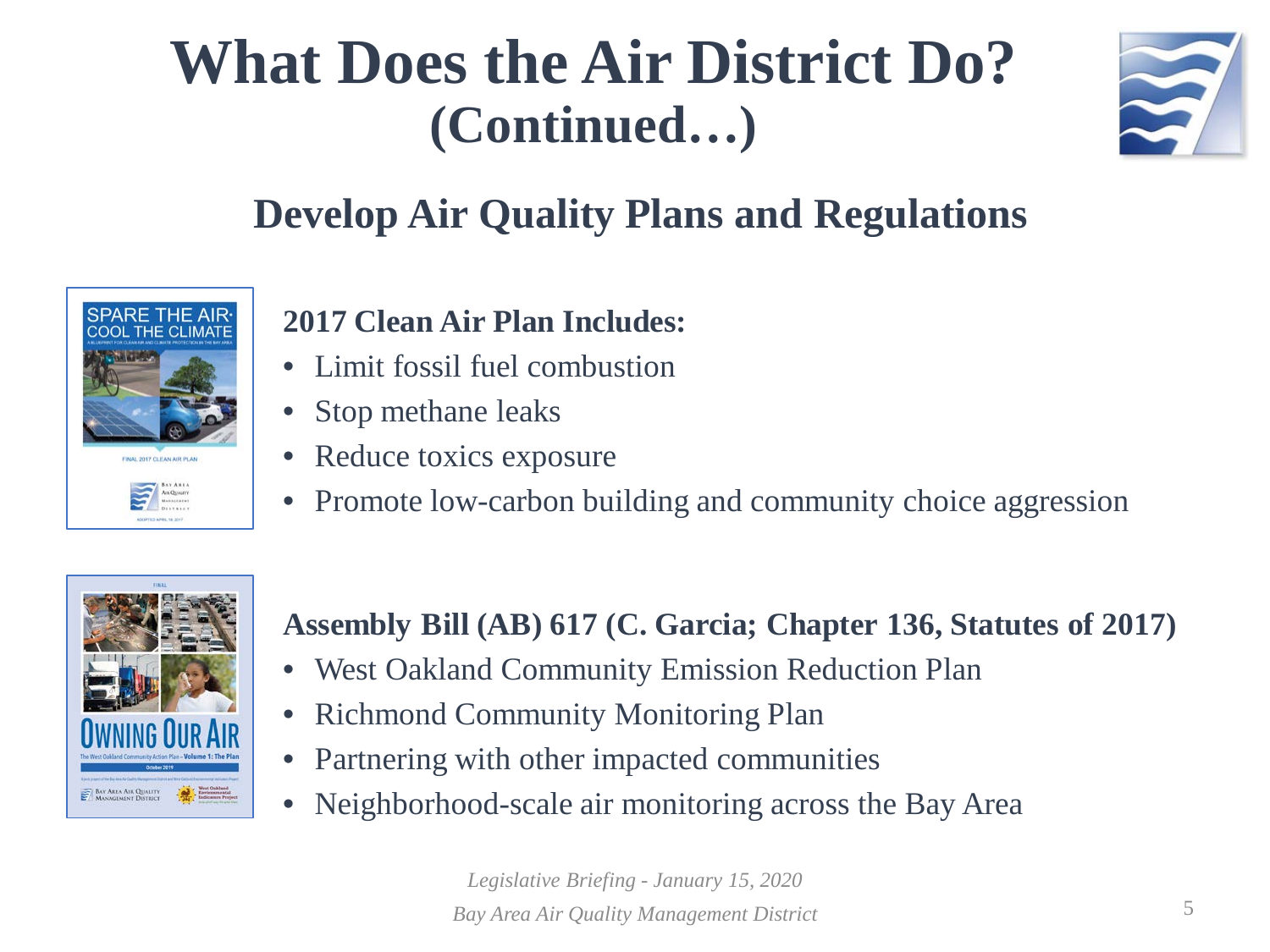

### **Issue Air Quality Permits**

- Over 10,000 sources in the region
- Authorities to construct, permits to operate, certificates of registration, and exemptions
- Asbestos demolition/renovations
- Federal Title V Permits
- Ensure the use of Best Available Control Technology (BACT)
- Protection of public health for all new and modified sources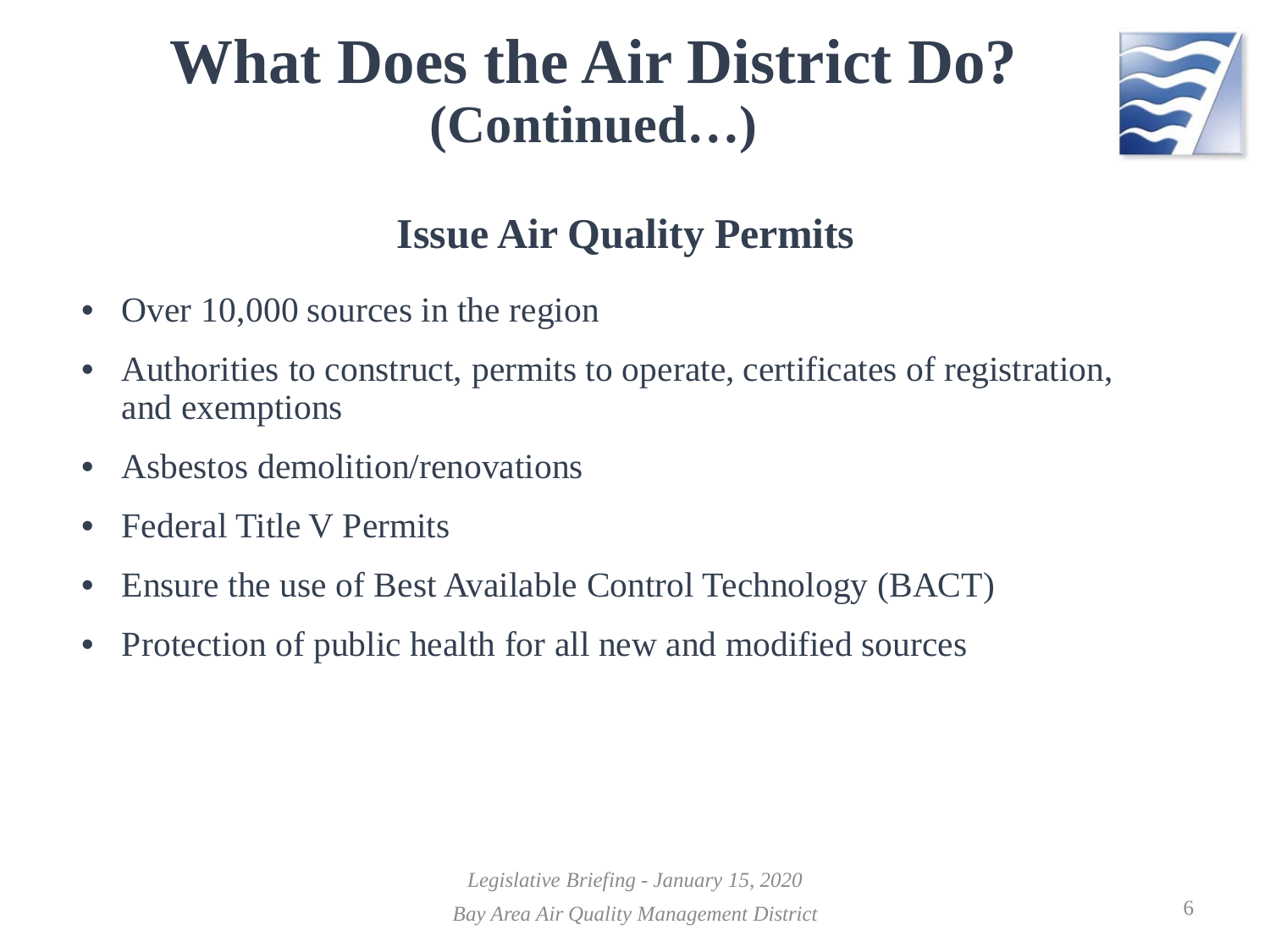

### **Adopt and Implement Air Quality Rules**

- Regulation 1: General Provisions and Definitions (1)
- Regulation 2: Permitting Rules (10)
- Regulation 5: Open Burning (1)
- Regulation 6: Particulate Matter Rules (6)
- Regulation 8: Organic Compound Rules (49)
- Regulation 9: Inorganic Gaseous Pollutants (14)
- Regulation 10: Standards of Performance for New Stationary Sources (1)
- Regulation 11: Hazardous Pollutants (18)
- Regulation 12: Miscellaneous Standards of Performance (16)
- Regulation 14: Mobile Source Emissions Reduction Measures (1)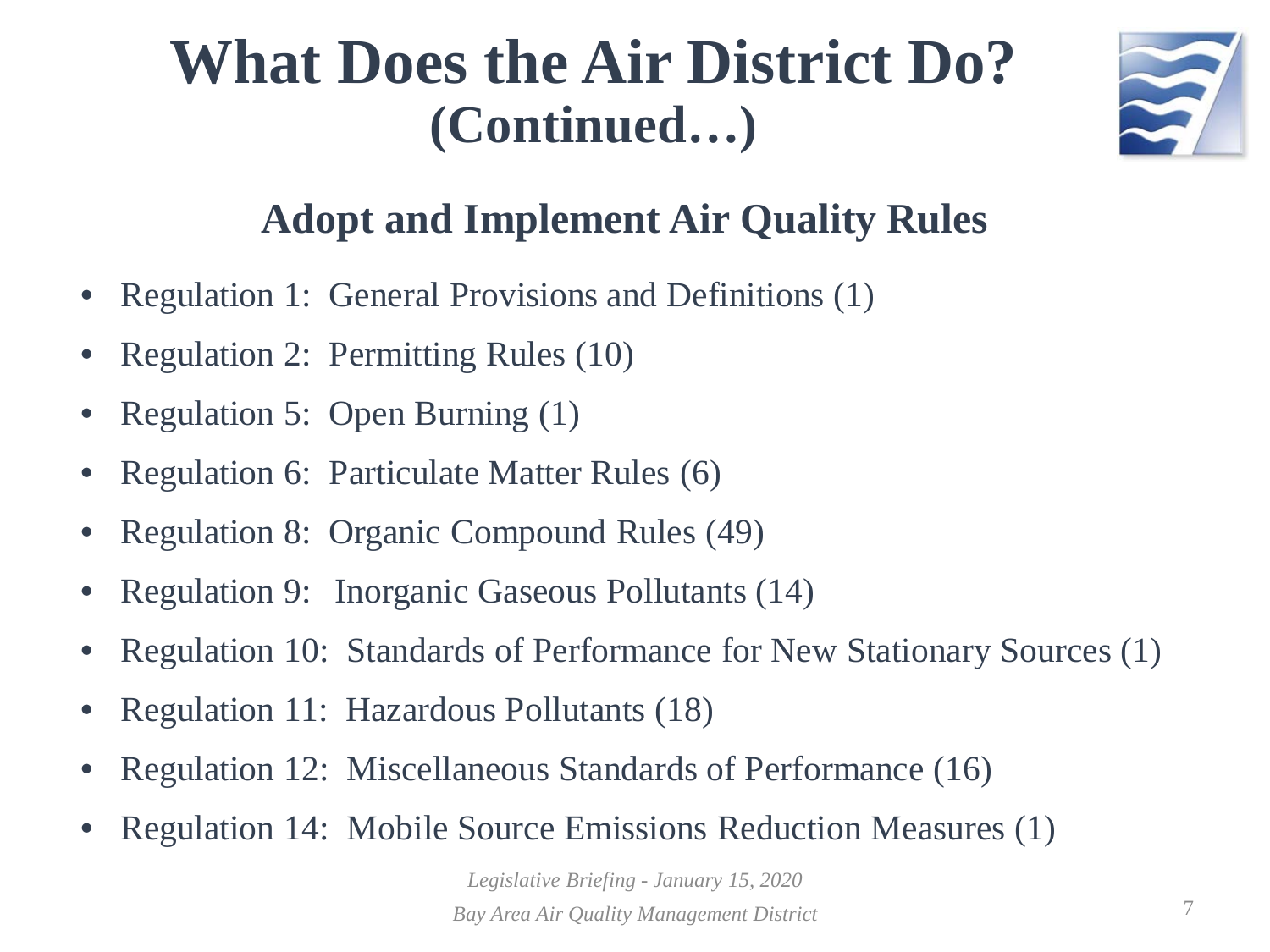

### **Enforce Air Quality Rules**

- Issue advisories
- Compliance assistance
- **Inspections**
- **Variances**
- Investigate complaints
- Issue notices of violations
- Partner with communities to identify sources of concern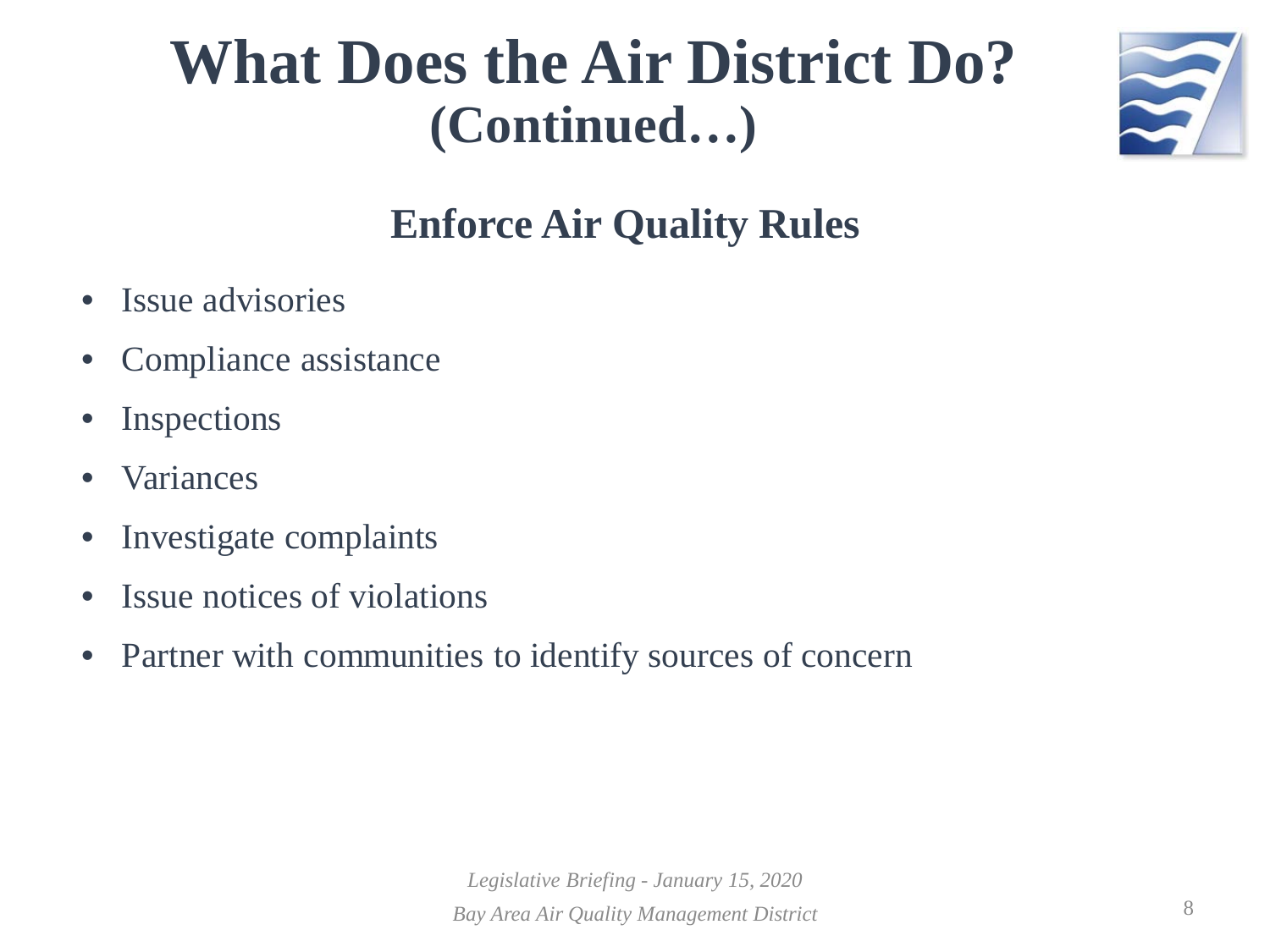

### **Distribute Clean Air Grants and Incentives**

Carl Moyer, Vehicle Buy-Back, Clean Cars for All, Vehicle Trip Reduction, West Oakland Zero-Emission

|                                                       |                                                              |                                                                                          |                                                                                  | <b>Sonoma</b><br><b>Solano</b><br><b>Contra Costa</b><br><b>San Francisco</b><br><b>Alameda</b><br>San<br>Mateo<br><b>Santa Clara</b><br><b>San Francisco</b><br><b>Bay Area</b> |
|-------------------------------------------------------|--------------------------------------------------------------|------------------------------------------------------------------------------------------|----------------------------------------------------------------------------------|----------------------------------------------------------------------------------------------------------------------------------------------------------------------------------|
| <b>On-Road</b><br><b>Vehicles</b>                     | <b>Off-Road</b><br><b>Vehicles &amp;</b><br><b>Equipment</b> | <b>VMT and Trip</b><br><b>Reduction</b>                                                  | <b>Community and</b><br><b>Residents</b>                                         | <b>Passthrough</b>                                                                                                                                                               |
| Cars, trucks,<br>buses, and fueling<br>infrastructure | Locomotives,<br>marine, and other                            | <b>Bicycle facilities,</b><br>Spare the Air, and<br>other trip<br>reduction<br>solutions | Woodsmoke<br>reduction, climate<br>action, and<br>community<br>capacity building | County<br><b>Transportation</b><br><b>Agencies</b>                                                                                                                               |
| \$21M                                                 | <b>\$31M</b>                                                 | \$10M                                                                                    | \$1M                                                                             | \$10M                                                                                                                                                                            |

*Legislative Briefing - January 15, 2020*

*Bay Area Air Quality Management District*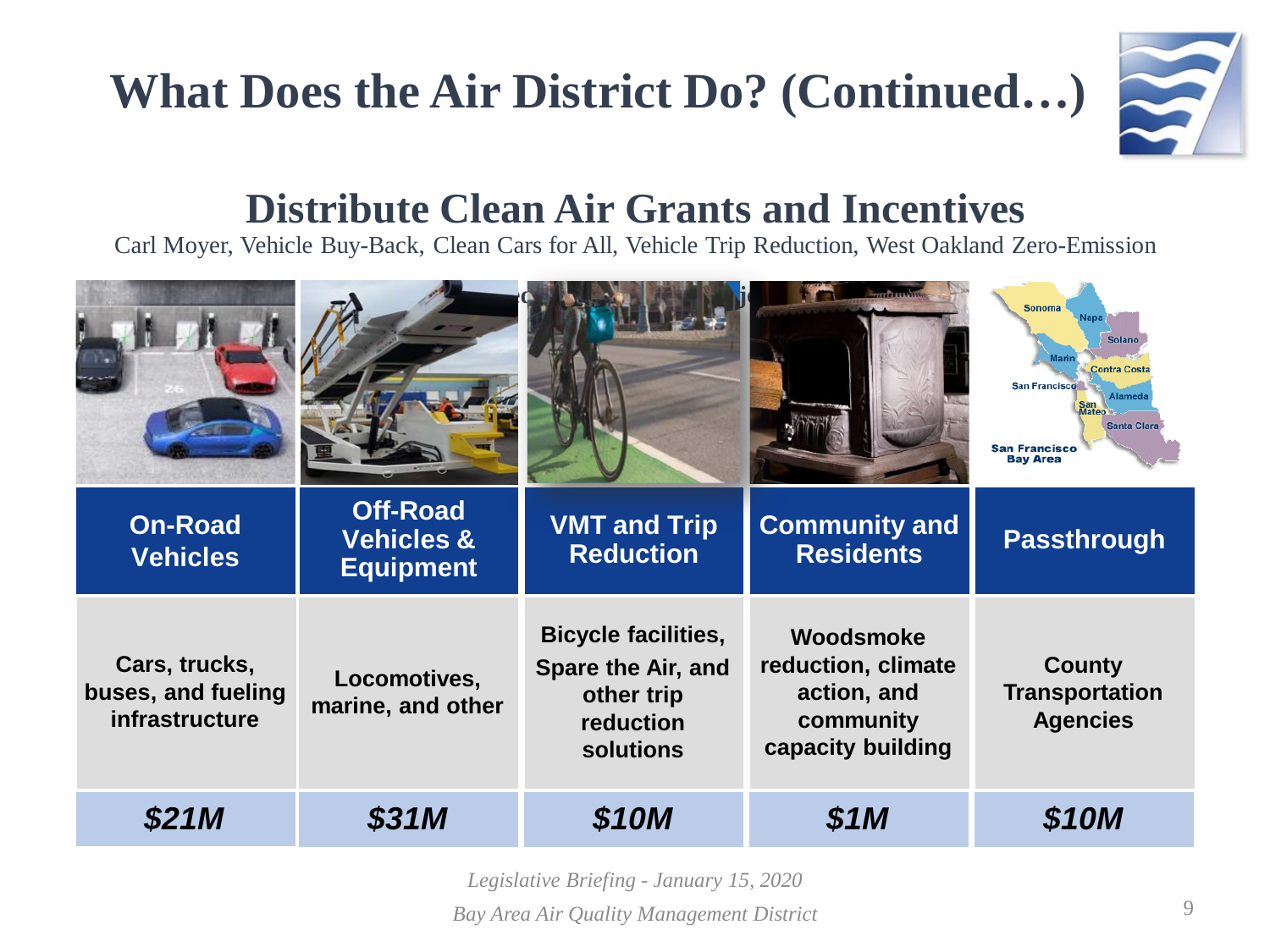## **What's in the Air in the Bay Area?**



#### **There are 4 major air pollution concerns in the Bay Area:**



**o** Ozone

**Toxic Air Contaminants** 

**Cars and trucks are the #1 source of smog-forming emissions**

**Wood burning is the #1 source of air pollution in the winter**



**Diesel particulate matter is the major toxic air contaminant of concern**

| <b>Source Sector</b>                   | <b>MMTCO2eq</b> | (CY2015) |
|----------------------------------------|-----------------|----------|
| All Facilities with Permits            | 28.6            | 34%      |
| Refineries and Related Facilities      | 16.7            | 20%      |
| <b>Power Plants</b>                    | 7.0             | 8%       |
| Other Facilities with Permits          | 4.9             | 6%       |
| <b>On-Road Cars and Trucks</b>         | 29.6            | 35%      |
| Buildings (Commercial $+$ Residential) | 8.9             | 11%      |
| All Other GHG Sources                  | 17.6            | 21%      |
| <b>Total</b>                           | 84.7            | 100%     |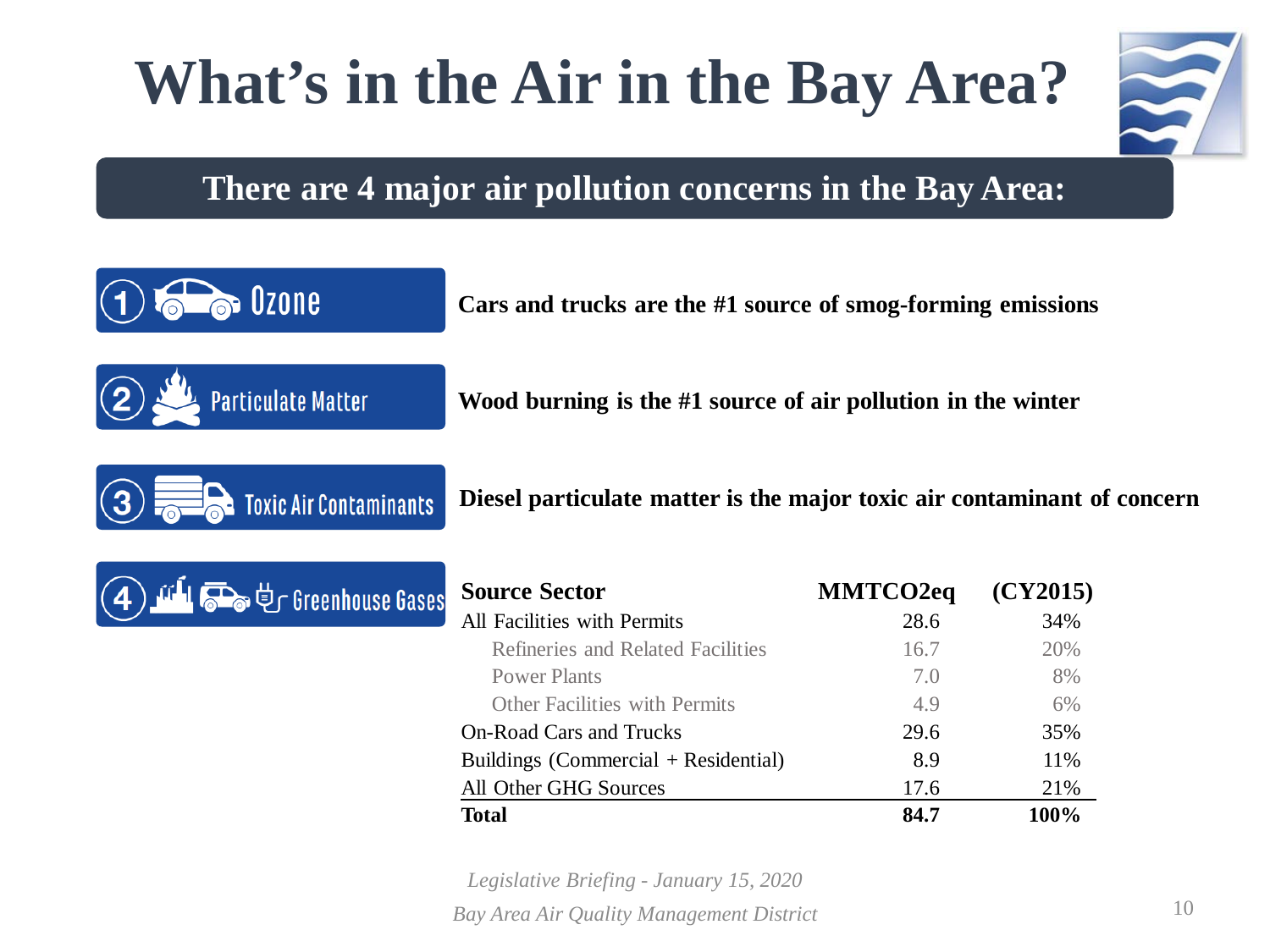## **2020 Air District Initiatives**



#### **AB 617**

- Continue current work in West Oakland and Richmond/San Pablo
- Begin groundwork in East Oakland, eastern San Francisco, Pittsburg, San Jose, Tri- Valley, and Vallejo
- Sponsorship of Indirect Source Bill
- Distribute incentives to reduce emissions and impacts in AB 617 communities

#### **Forest Health and Wildfire Smoke**

- Continue rulemaking on prescribed fire and year-round Spare the Air
- Work with California Air Resources Board to develop guidelines for implementing clean air center program
- AB 836 (Wicks; Chapter 393, Statutes of 2019)
- Continue improvement of public health outreach efforts

#### **Particulate Matter Focus**

- Particulate matter kills thousands of Bay Area residents annually, even though we meet the federal health standard
- Engage nationally recognized science and health experts
- Identify new health-focused policy responses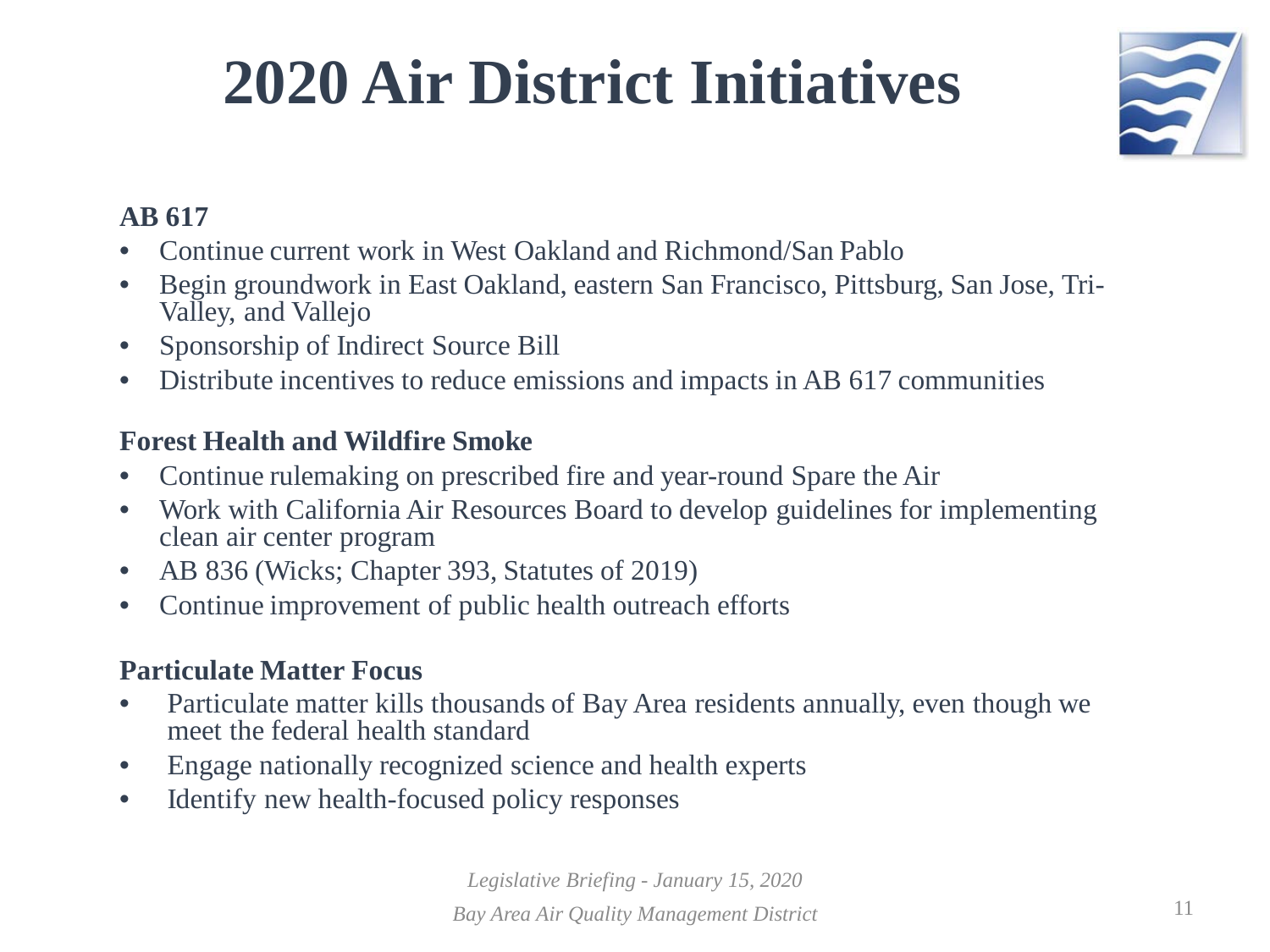## **2020 Air District Initiatives (Continued…)**



### **Climate Change**

- Clean Tech Finance Program
- Methane Rules
- Building Decarbonization

### **Toxics Reductions**

- Stationary Source Air Toxics Rule 11-18
- Refinery Rulemaking
- Diesel Free by '33

### **Incentive Programs**

- Freight Sector Incentives (Port and Railyard)
- Transportation (Heavy-Duty and Medium-Duty Trucks, Transit)
- Clean Cars for All
- Electric Vehicle Infrastructure